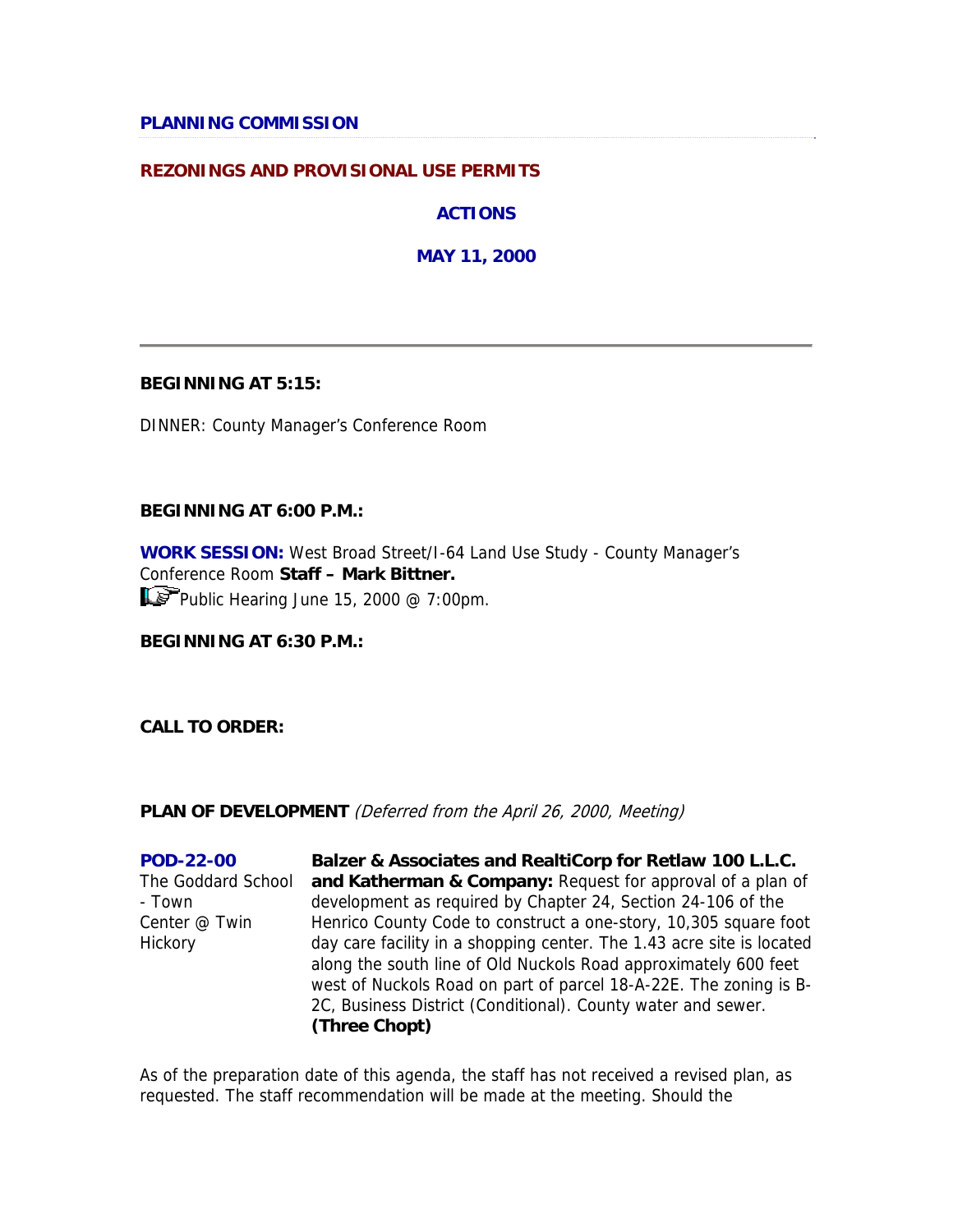Commission act on this request, in addition to the standard conditions for developments of this type, the following additional conditions are recommended:

- 9. **AMENDED** A detailed landscaping plan shall be submitted to the Planning Office for review and Planning Commission approval prior to the issuance of any occupancy permits.
- 11. **AMENDED** Prior to the installation of the site lighting equipment, a plan including depictions of light spread and intensity diagrams and fixture mounting height details shall be submitted for Planning Office review and Planning Commission approval.
- 23. The easements for drainage and utilities as shown on approved plans shall be granted to the County in a form acceptable to the County Attorney prior to any occupancy permits being issued. The easement plats and any other required information shall be submitted to the County Real Property Agent at least sixty (60) days prior to requesting occupancy permits.
- 24. The developer shall provide fire hydrants as required by the Department of Public Utilities in its approval of the utility plans and contracts.
- 25. A standard concrete sidewalk shall be provided along the south side of Old Nuckols Road.
- 26. Outside storage shall not be permitted.
- 27. Deviations from County standards for pavement, curb or curb and gutter design shall be approved by the County Engineer prior to final approval of the construction plans by the Department of Public Works.
- 28. Insurance Services Office (ISO) calculations must be included with the utilities plans and contracts and must be approved by the Department of Public Utilities prior to the issuance of a building permit.
- 29. The ground area covered by all the buildings shall not exceed in the aggregate 25 percent of the total site area.
- 30. No merchandise shall be displayed or stored outside of the building(s) or on sidewalk(s).

# **(Staff Report by Kevin Wilhite)**

**ACTION: DEFER 5/24/00** 

**PLAN OF DEVELOPMENT & TRANSITIONAL BUFFER DEVIATION** (Deferred from the April 26, 2000, Meeting)

**POD-34-00** Bell Atlantic of Virginia, Inc. Pemberton Road **Resource International, Ltd. for Bell Atlantic of Virginia:**

Request for approval of a plan of development and transitional buffer deviation as required by Chapter 24, Sections 24-106 and 24-106.2(e)(3)(a)(l) of the Henrico County Code to construct a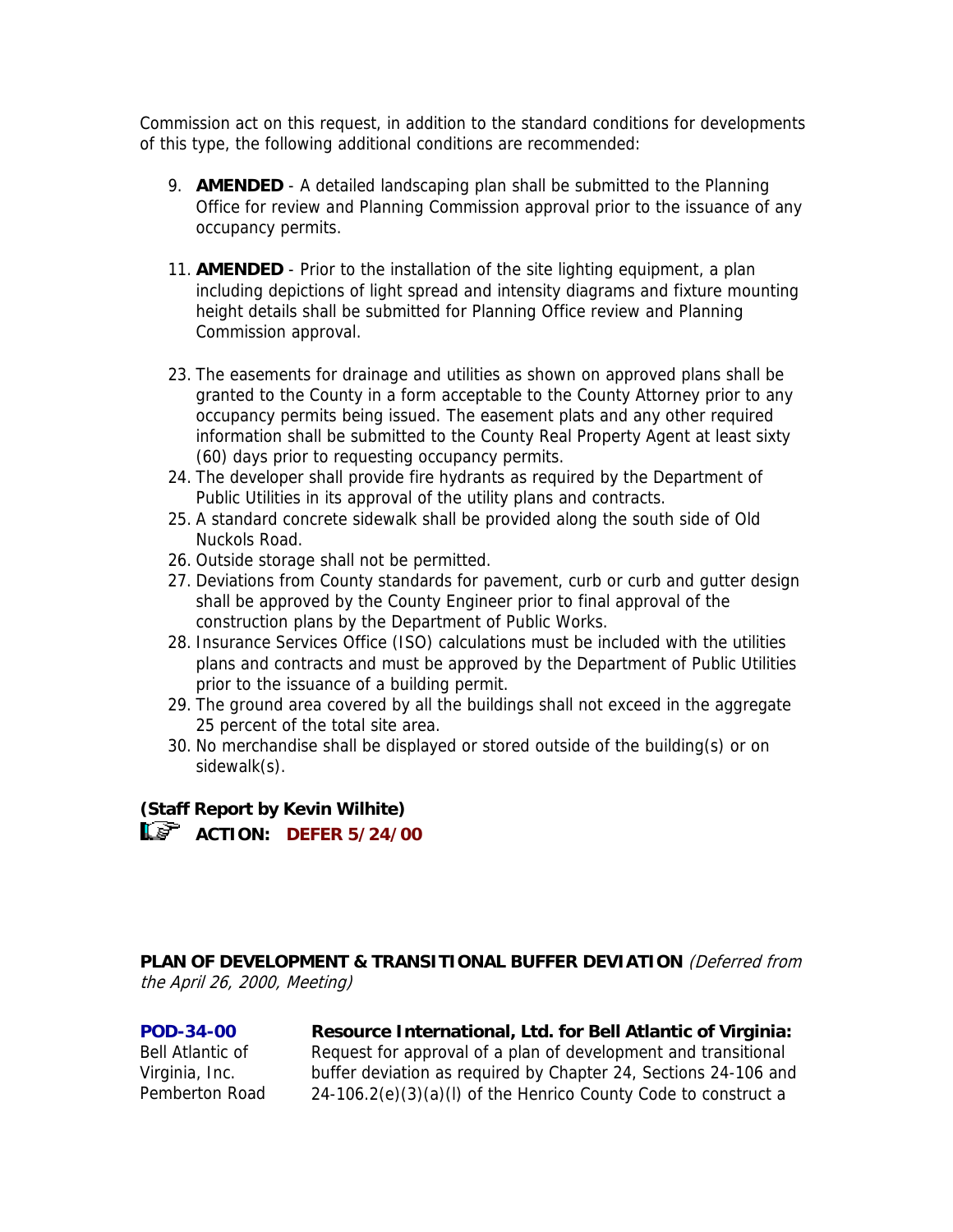one-story, 9,170 square foot addition to an existing telephone switching center. The 1.643 acre site is located on the west line of Pemberton Road (State Route 157), approximately 240 feet north of Mayland Drive on parcel 58-A-22. The zoning M-1C, Light Industrial District (Conditional). County water and Sewer. **(Three Chopt)**

As of the preparation date of this agenda, the staff has not received a revised plan, as requested. The staff recommendation will be made at the meeting. Should the Commission act on this request, in addition to the standard conditions for developments of this type, the following additional conditions are recommended:

- 23. The right-of-way for widening of Pemberton Road as shown on approved plans shall be dedicated to the County prior to any occupancy permits being issued. The right-of-way dedication plat and any other required information shall be submitted to the County Real Property Agent at least sixty (60) days prior to requesting occupancy permits.
- 24. The easements for drainage and utilities as shown on approved plans shall be granted to the County in a form acceptable to the County Attorney prior to any occupancy permits being issued. The easement plats and any other required information shall be submitted to the County Real Property Agent at least sixty (60) days prior to requesting occupancy permits.
- 25. The entrances and drainage facilities on State Route 157 shall be approved by the Virginia Department of Transportation and the County.
- 26. A notice of completion form, certifying that the requirements of the Virginia Department of Transportation entrances permit have been completed, shall be submitted to the Planning Office prior to any occupancy permits being issued.
- 27. The developer shall provide fire hydrants as required by the Department of Public Utilities in its approval of the utility plans and contracts.
- 28. Deviations from County standards for pavement, curb or curb and gutter design shall be approved by the County Engineer prior to final approval of the construction plans by the Department of Public Works.
- 29. Insurance Services Office (ISO) calculations must be included with the utilities plans and contracts and must be approved by the Department of Public Utilities prior to the issuance of a building permit.
- 30. Approval of the construction plans by the Department of Public Works does not establish the curb and gutter elevations along the Henrico County maintained right-of-way. The elevations will be set by Henrico County.
- **31.** Evidence of a joint ingress/egress and maintenance agreement must be submitted to the Planning Office and approved prior to issuance of a certificate of occupancy for this development. **(Staff Report by Kevin Wilhite)**

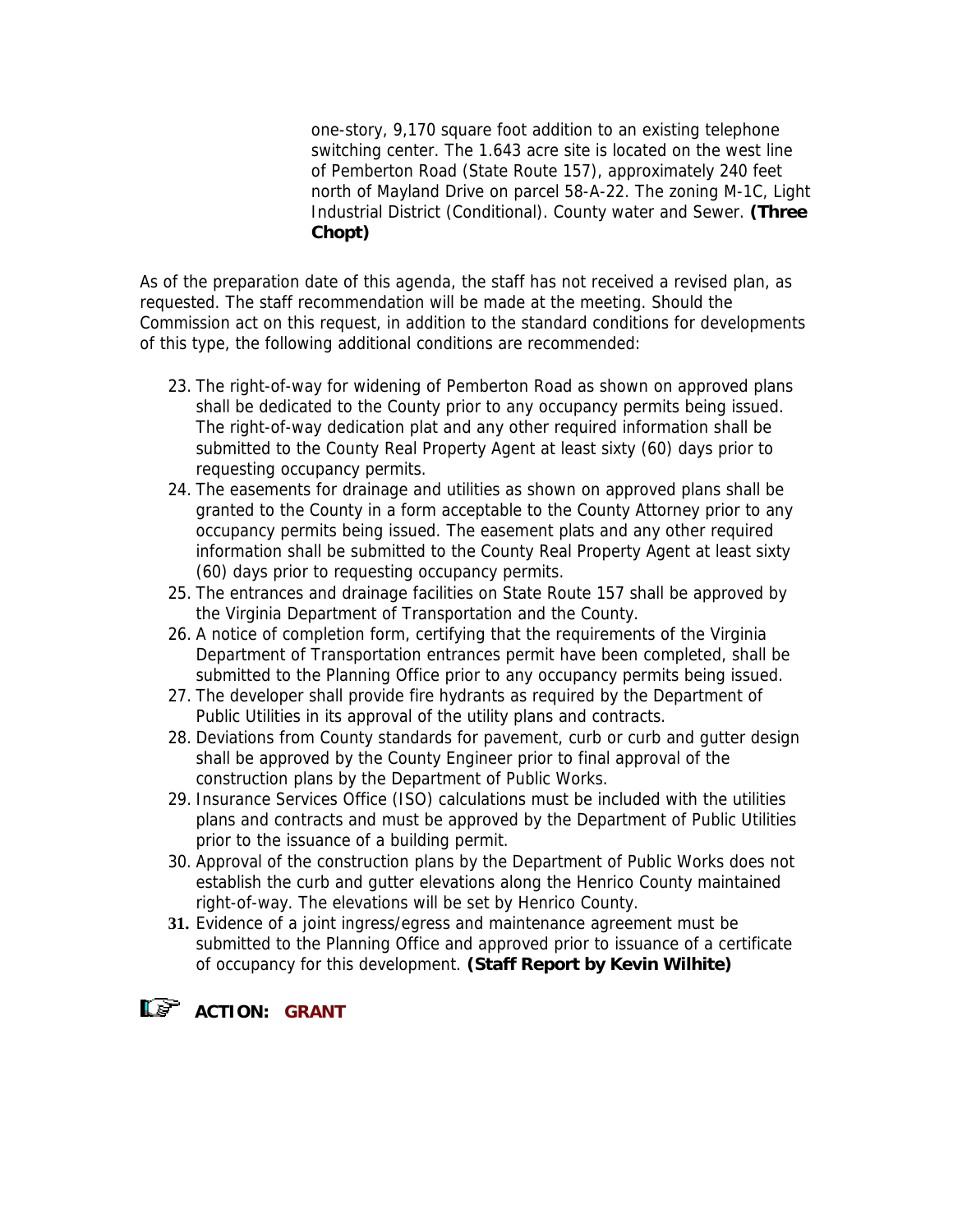### **BEGINNING AT 7:00 P.M.:**

### **REQUESTS FOR DEFERRALS AND WITHDRAWALS:**

**EXPEDITED AGENDA ITEMS:** 

### **TUCKAHOE:**

**NONE.** 

### **VARINA:**

**Deferred from the April 13, 2000 Meeting:**

**C-22C-00 Alvin S. Mistr, Jr. for John C. Zehler, Sr.: Request to conditionally rezone from B-1 Business District to B-3C Business District (Conditional), Parcel 148-10-C-2, containing 0.44 acre, located at the northwest intersection of W. Nine Mile Road (Route 33) and Daisy Avenue. A gas/convenience store is proposed. The use will be controlled by proffered conditions and zoning ordinance regulations. The Land Use Plan recommends Commercial Arterial. The site is also within the Airport Safety Overlay District. Staff – Lee Householder.** 

**LE** ACTION: GRANT.

**C-26C-00 Gail L. Sailes for Gail & James L. Sailes: Request to conditionally rezone from A-1 Agricultural District to R-2C One Family Residence District (Conditional), Parcel 202-A-20A, containing 3.87 acres, located on the east line of New Market Road, approximately 200 feet north of its intersection with Chatsworth Road. A single family residential subdivision is proposed. The applicant proffers no more than five lots to be developed on the property. The Land Use Plan recommends Suburban Residential 1, 1.0 to 2.4 units net density per acre. Staff – Elizabeth Via.** 

**ACTION: DEFER 6/15/2000**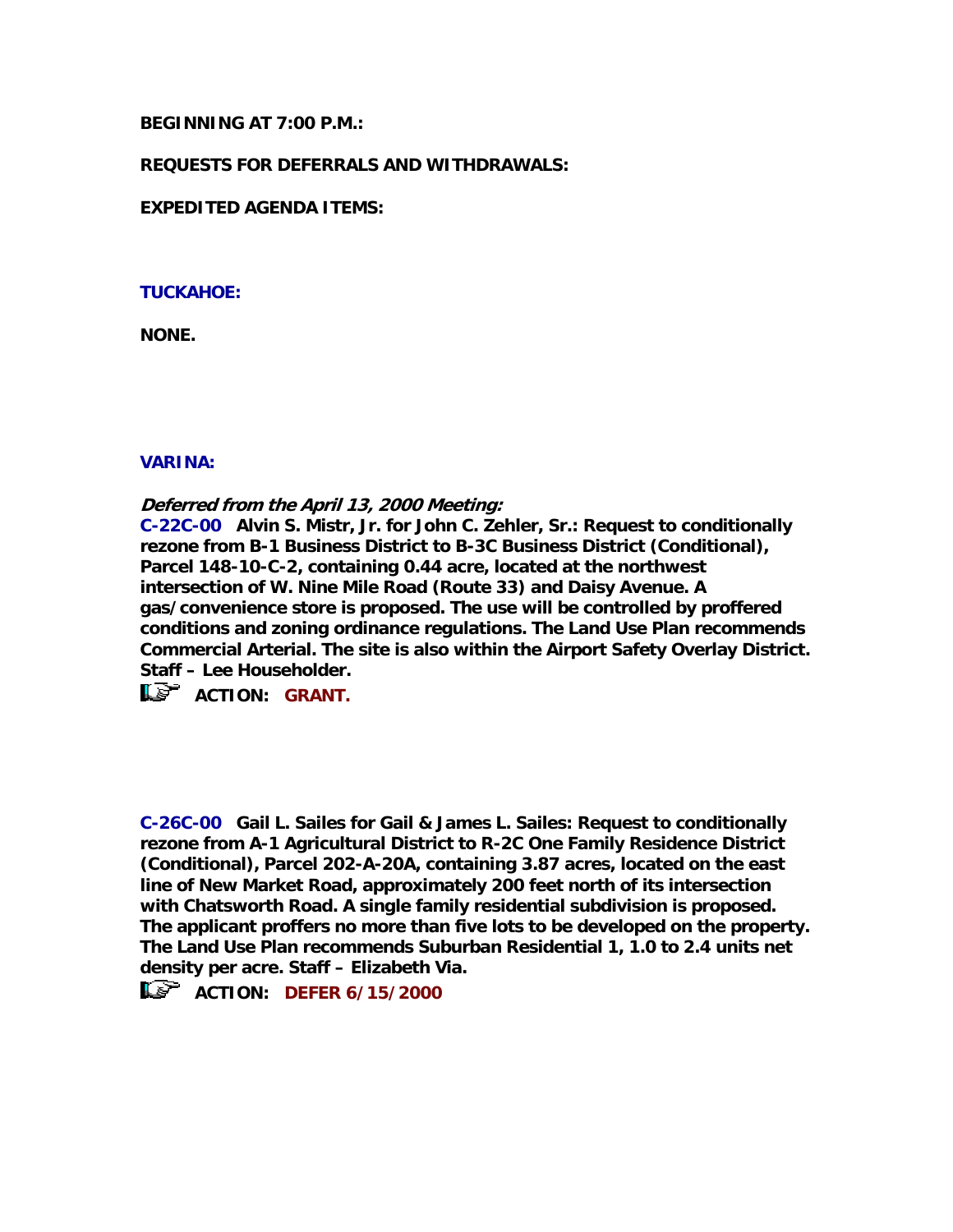**C-34-00 Jeanne E. McNeil: Request to rezone from M-1C Light Industrial District (Conditional) to R-3 One Family Residence District, part of Parcel 146-A-112, Parcels 146-A-119 and 119N, Parcel 146-4-A-52 and Parcel 146- 4-A-49, containing 6.902, located on the north line of Nine Mile Road (Route 33) approximately 580 feet west of Laburnum Avenue and also along the east line of East Richmond Road approximately 1300 feet north of Nine Mile Road (Route 33) and at the western terminus of Steeple Lane. The property will be used for single family residences. The R-3 District requires a minimum lot size of 11,000 square feet. The Land Use Plan recommends Office and Office/Service. The site is in the Airport Safety Overlay District. Staff – Jo Ann Hunter.** 

**ACTION: GRANT** 

**C-35C-00 Potts & Minter Associates for Curnow Development, Inc.: Request to amend proffered conditions accepted with rezoning Cases C-62C-99 and C-38C-96, on part of Parcel 146-A-13 and Parcel 140-6-C-101, containing approximately 0.672, located at the northwest intersection of Robcurn Drive and Dabbs House Road. The amendment is related to the number of lots proposed for the property. The Land Use Plan recommends Suburban Residential 1, 1.0 to 2.4 units net density per acre. The site is in the Airport Safety Overlay District. Staff – Lee Householder.** 

 $\mathbb{R}$  ACTION: GRANT

# **BROOKLAND:**

**Deferred from the April 13, 2000 Meeting:**

**C-47C-99 Ralph L. Axselle and Andrew Condlin for Penrose Corporation: Request to amend proffered conditions applicable to the Parham Place Office Park and accepted with rezoning case C-113C-85, on Part of Parcel 52-A-5, containing 11.75 acres, located on the south line of Old Hungary Road at the intersection of Hungary Road and Benham Court and also fronting on the north line of E. Parham Road. The proposed amendments are related to access to Hungary Road and buffer area on the property. The Land Use Plan recommends Office. Staff – Mark Bittner.**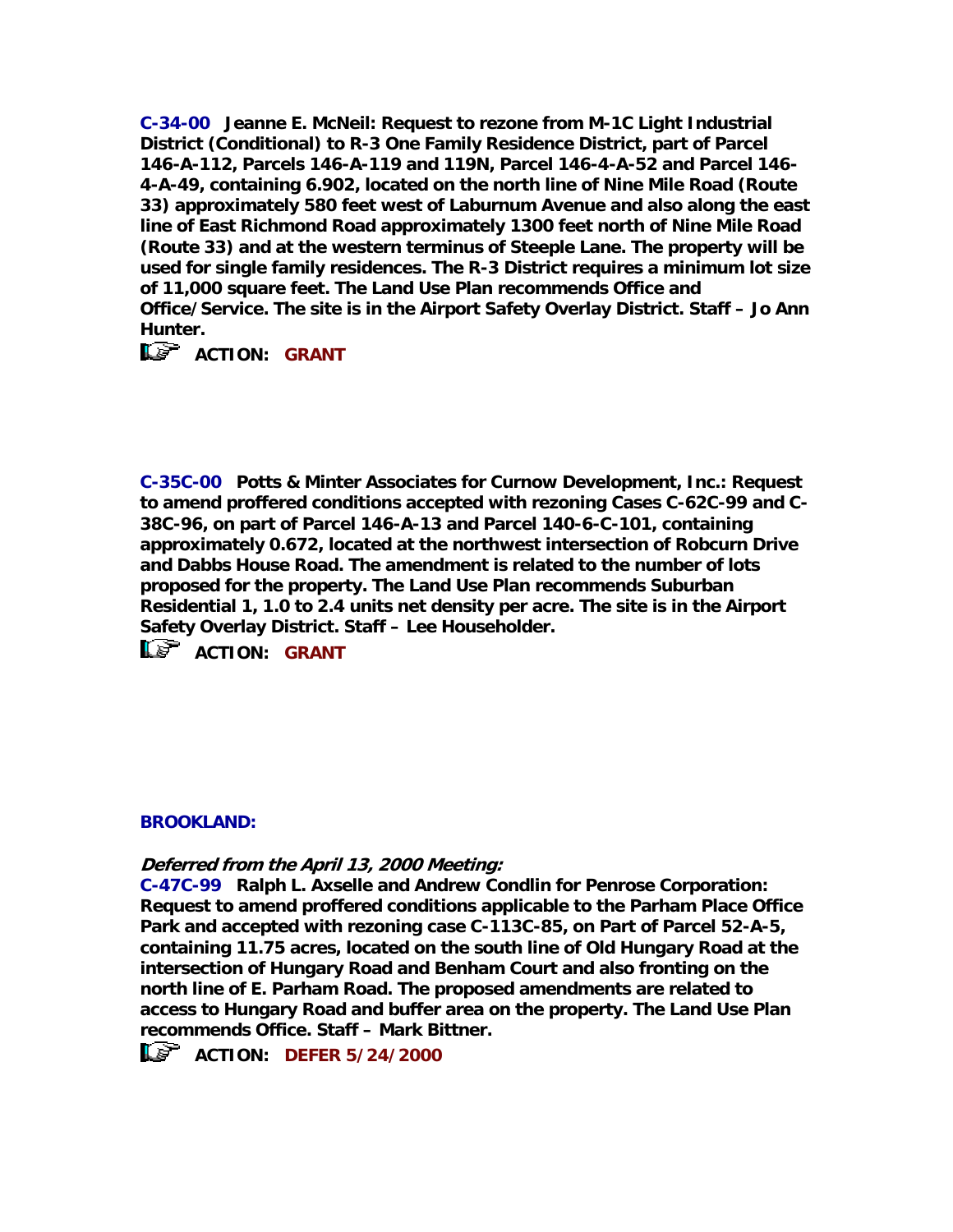**C-28C-00 Henry L. Wilton for Wilton Development Corp.: Request to conditionally rezone from A-1 Agricultural District and R-3 One Family Residence District to M-1C Light Industrial District (Conditional), Parcels 49- A-33 and 34 and 49-5-0-9, containing approximately 4.35 acres, located at the northeast intersection of Springfield Road and Huron Avenue. A selfstorage mini-warehouse is proposed. The use will be controlled by proffered conditions and zoning ordinance regulations. The Land Use Plan recommends Suburban Residential 1, 1.0 to 2.4 units net density per acre. Staff – Elizabeth Via.** 

*<u>EXP* ACTION: DEFER 5/24/2000</u>

**P-4-00 Bruce D. Perretz AIA for Jeff Habibi: Request for a provisional use permit in accordance with Sections 24-58.2(d) and 24-122.1 of Chapter 24 of the County Code in order to operate an outdoor dining patio on part of Parcel 59-A-6T, containing 463 square feet, located on the north line of West Broad Street (U. S. Route 250) approximately 50 feet west of Sundance Way. The site is zoned B-2 Business District. Staff – Eric Lawrence.** 

**ACTION: GRANT** 

**C-17C-00 (REVISED) Robert M. Atack for Staples Mill L. C.: Request to conditionally rezone from A-1 Agricultural District and R-2 One Family Residence District to R-2C and R-2AC One Family Residence Districts (Conditional); R-5AC and R-6C General Residence Districts (Conditional); O-2C Office District (Conditional): and B-1C Business District (Conditional), Parcel 40-A-1A, 30-A-67 and part of Parcel 40-A-24, containing approximately 374.1 acres, located along the northern boundary of Revilo Subdivision then along the north line of Hungary Road beginning at the northeast intersection of Hungary Road and Vantay Drive to approximately 50 feet east of its intersection with the 150 foot Virginia Power easement, then extending northward long the west line of Staples Mill Road (State Route 33) following the property lines of Parcels 1A and the included part of 24 to approximately 1100 feet north of its intersection with Courtney Road or as more accurately described on the plat on file in the Planning Office. A mixeduse development is proposed. The R-2 District requires a minimum lot size of 18,000 square feet; the R-2A District requires a minimum lot size of 13,500 square feet; the R-5A District requires a minimum lot size of 5,625 square feet; and the R-6 District requires a maximum density of 19.8 units per acre.**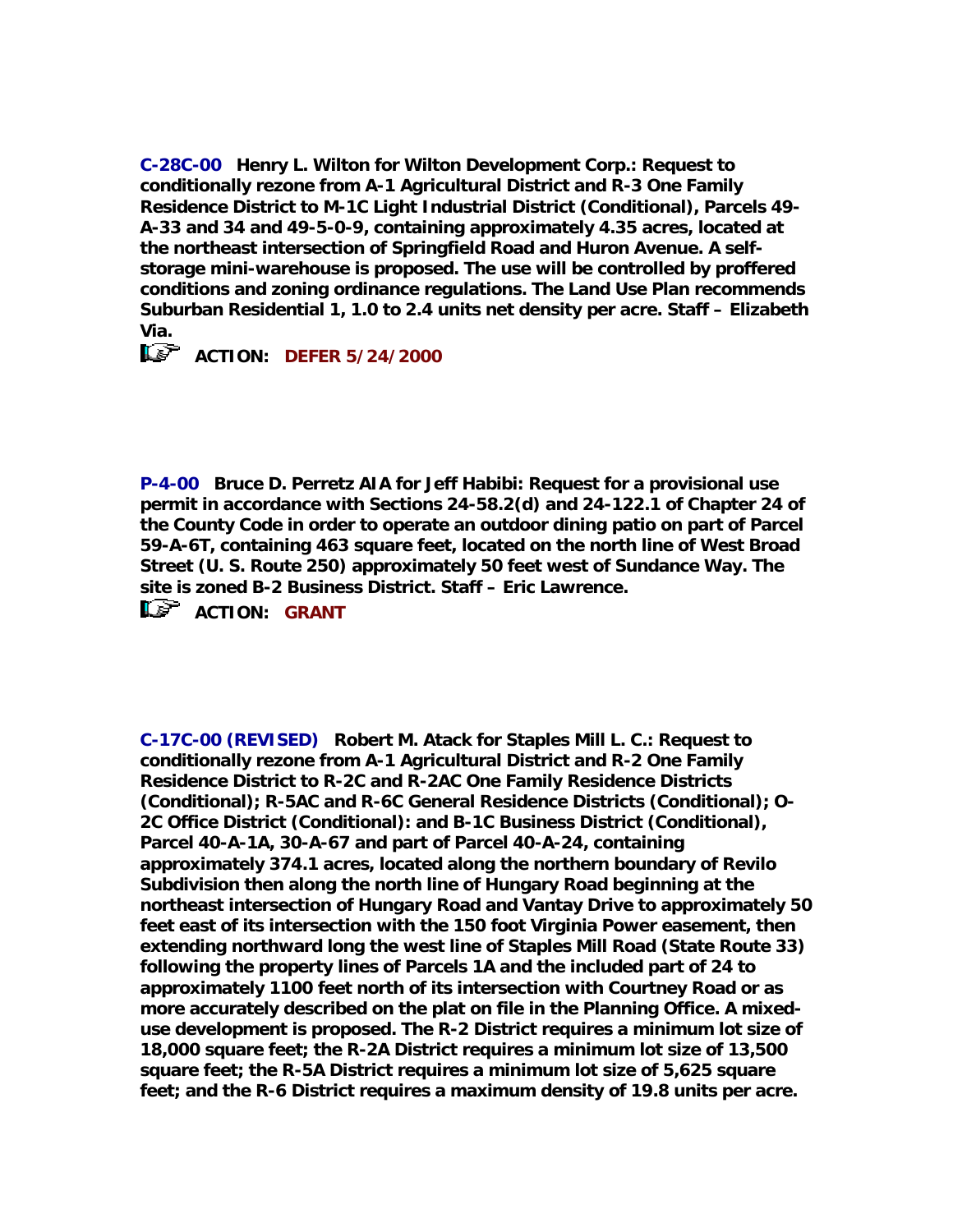**The office and business uses will be controlled by proffered conditions and zoning ordinance regulations. The Land Use Plan recommends Suburban Residential 1, 1.0 to 2.4 units net density per acre. Staff – Elizabeth Via.**  *ACTION: GRANT* 

**C-36C-00 Gloria L. Freye for McDonald's Corp.: Request to conditionally rezone from R-3 One Family Residence District to O-2C Office District (Conditional) and B-2C Business District (Conditional), Parcels 61-A-29 and 31, containing 2.046 acres, located on the west line of Staples Mill Road approximately 160 feet north of Parham Road and on the north line of Parham Road approximately 170 feet west of Staples Mill Road (U. S. Route 33). A fast food restaurant with drive through is proposed. The use will be controlled by proffered conditions and zoning ordinance regulations. The Land Use Plan recommends Office. Staff – Mark Bittner.** 

**ACTION: DEFER 6/15/2000** 

# **THREE CHOPT:**

#### **Deferred from the April 13, 2000 Meeting:**

**C-33C-00 Henry L. Wilton for Wilton Development Corp.: Request to conditionally rezone from RTH Residential Townhouse District to O-1C Office District (Conditional), part of Parcel 56-A-1B, containing approximately 1.4 acres, located at the northwest intersection of Gayton Road and Lauderdale Drive. An office district is proposed. The use will be controlled by proffered conditions and zoning ordinance regulations. The Land Use Plan recommends Environmental Protection Area. Staff – Eric Lawrence.** 

**ACTION: GRANT** 

**C-37C-00 Jay M. Weinberg for West Broad Street Properties, L.L.C.: Request to conditionally rezone from B-2C Business District (Conditional) to B-3C Business District (Conditional), Parcels 49-9-A-3B, 49-9-A-4C, and 58-2-A-8A, containing approximately 6.32 acres, located on the south line of West Broad Street (U. S. Route 250) approximately 350 feet west of Old Springfield Road.**